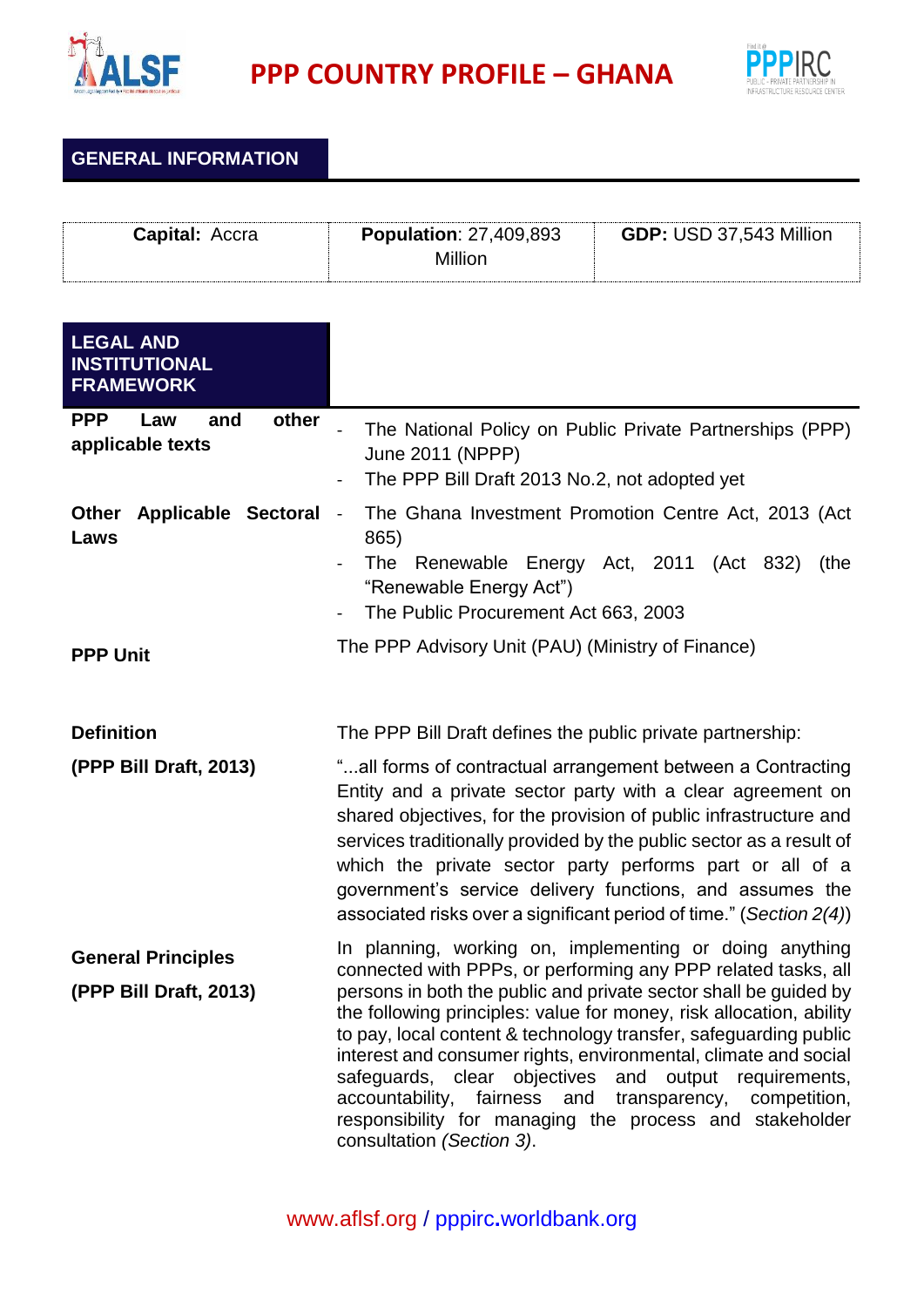

## **PPP** COUNTRY PROFILE – GHANA



| <b>Tendering and contracting</b>                                            | Competitive Bidding (Section 51)<br>$\blacksquare$                                                                                                                                                                                                                                                                                                      |  |
|-----------------------------------------------------------------------------|---------------------------------------------------------------------------------------------------------------------------------------------------------------------------------------------------------------------------------------------------------------------------------------------------------------------------------------------------------|--|
| procedures / Choice of the<br>private partnership<br>(PPP Bill Draft, 2013) | Competitive Bidding called "Solicitation Plan and<br><b>The</b><br>Solicitation Documents" (Sub-part 1 Section 5) is driven by two-<br>stages request for proposals (Section 62).                                                                                                                                                                       |  |
|                                                                             | Unsolicited Proposals (Section 63 to Section 73).                                                                                                                                                                                                                                                                                                       |  |
|                                                                             | An assessment process is made through:                                                                                                                                                                                                                                                                                                                  |  |
|                                                                             | an evaluation of unsolicited proposals regarding the<br>programmed priorities of the government for the country;<br>and                                                                                                                                                                                                                                 |  |
|                                                                             | a competitive PPP procurement procedure for Unsolicited<br>proposals The process for the development<br>and<br>procurement of unsolicited proposals procurement is driven<br>by the future regulations adopted by the Minister.                                                                                                                         |  |
| <b>Project Evaluation</b>                                                   | The Project evaluation has the following stages:                                                                                                                                                                                                                                                                                                        |  |
| (PPP Bill Draft, 2013)                                                      | Project Identification (Section 35)                                                                                                                                                                                                                                                                                                                     |  |
|                                                                             | Project Registration (Section 36)                                                                                                                                                                                                                                                                                                                       |  |
|                                                                             | Prefeasibility and project concept note (Section 39)                                                                                                                                                                                                                                                                                                    |  |
|                                                                             | <b>Feasibility Studies (Section 41)</b><br>$\blacksquare$                                                                                                                                                                                                                                                                                               |  |
|                                                                             | Approval of Feasibility Studies (Section 46-50)                                                                                                                                                                                                                                                                                                         |  |
| <b>Negotiation and Signature -</b><br><b>Negotiation (Section 87)</b>       |                                                                                                                                                                                                                                                                                                                                                         |  |
| of PPP Contracts<br>(PPP Bill Draft, 2013)                                  | Negotiations take place with the successful bidder on any<br>issues raised in the Evaluation Report or stated in the draft PPP<br>Agreement to be subject to negotiation After the conclusion of<br>negotiations, the Contracting Entity shall submit a report of the<br>negotiations to the appropriate approval authority as the<br>context requires. |  |
|                                                                             | Execution of Contract (Section 98)                                                                                                                                                                                                                                                                                                                      |  |
|                                                                             | Subject to obtaining the approvals required under the law, the<br>Head of the Contracting Entity shall execute the PPP<br>Agreement on behalf of the Contracting Entity in respect of<br>every PPP arrangement that is concluded in accordance with<br>the PPP law.                                                                                     |  |
|                                                                             | No specific provision in the Policy and the Bill Draft regarding<br>the signature.                                                                                                                                                                                                                                                                      |  |